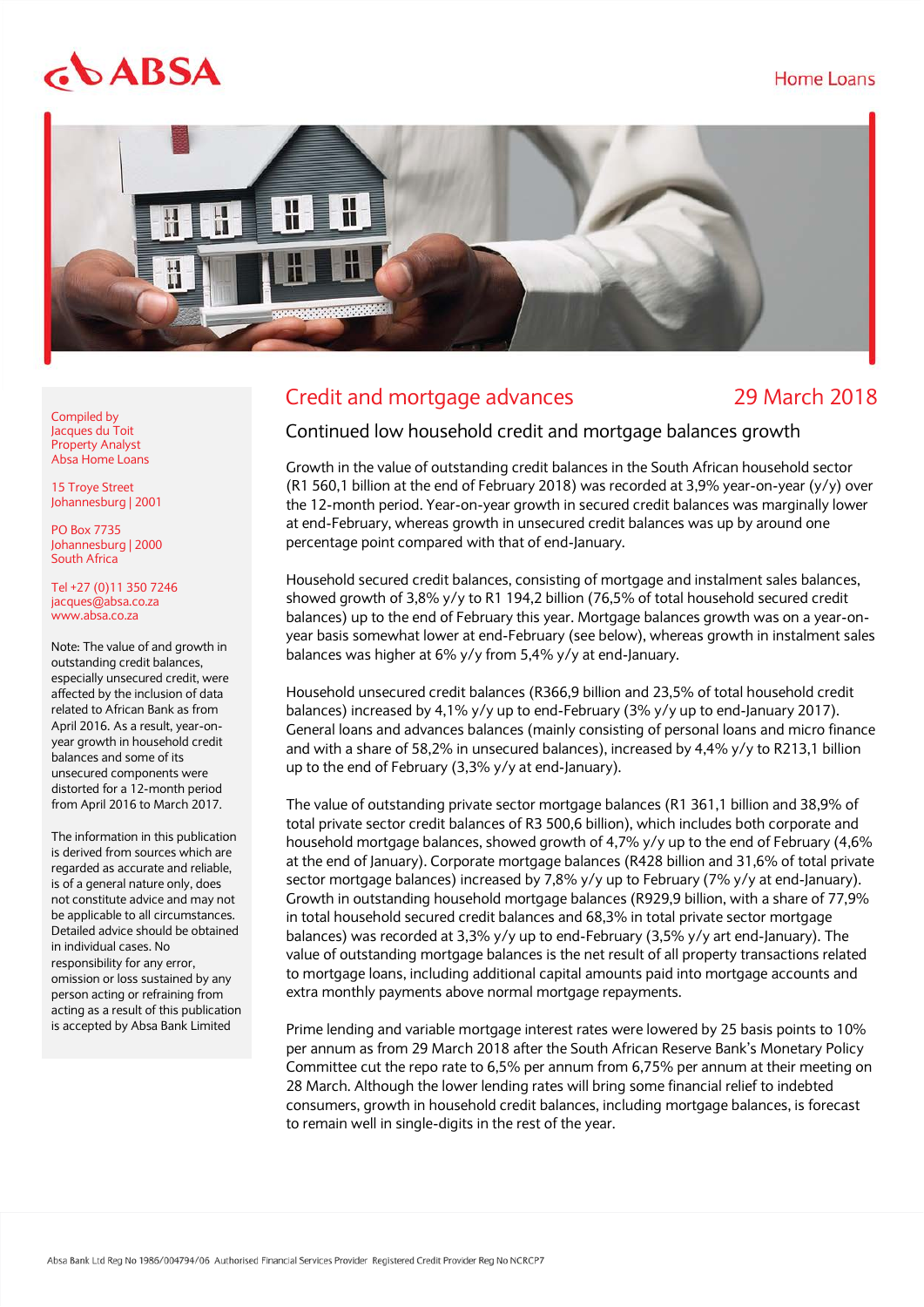### **Credit and mortgage balances<sup>1</sup>**

| Giedil and mortgage balances |                              |          |                 |        |               |                       |        |                   |        |            |                 |
|------------------------------|------------------------------|----------|-----------------|--------|---------------|-----------------------|--------|-------------------|--------|------------|-----------------|
| Period                       | Private sector               |          | Household       |        |               | Total mortgage        |        | Household         |        |            |                 |
|                              | credit balances <sup>2</sup> |          | credit balances |        |               | balances <sup>3</sup> |        | mortgage balances |        |            |                 |
|                              | R billion                    | $y/y \%$ | R billion       | y/y %  | % of private  | R billion             | y/y %  | R billion         | y/y %  | % of total | % of total      |
|                              |                              | change   |                 | change | sector credit |                       | change |                   | change | mortgage   | household       |
|                              |                              |          |                 |        | balances      |                       |        |                   |        | balances   | credit balances |
| Mar 2017                     | 3 3 3 1 . 0                  | 5.0      | 1 505.4         | 0.7    | 45.2          | 1 305.0               | 4.6    | 901.9             | 3.0    | 69.1       | 59.9            |
| Apr 2017                     | 3 3 2 4 . 2                  | 5.9      | 1 505.2         | 2.9    | 45.3          | 1 305.5               | 4.3    | 902.3             | 3.1    | 69.1       | 59.9            |
| May 2017                     | 3 3 5 1 . 6                  | 6.7      | 1 509.9         | 2.9    | 45.1          | 1 312.6               | 4.6    | 905.5             | 3.1    | 69.0       | 60.0            |
| Jun 2017                     | 3 3 4 8 . 4                  | 6.2      | 1 512.0         | 2.9    | 45.2          | 1 316.2               | 4.5    | 907.4             | 3.1    | 68.9       | 60.0            |
| Jul 2017                     | 3 3 5 3 . 4                  | 5.7      | 1 514.8         | 3.3    | 45.2          | 1 322.4               | 4.7    | 910.3             | 3.0    | 68.8       | 60.1            |
| Aug 2017                     | 3 3 6 6.2                    | 6.0      | 1 520.2         | 3.4    | 45.2          | 1 328.0               | 4.7    | 913.1             | 3.1    | 68.8       | 60.1            |
| Sep 2017                     | 3 3 9 9.8                    | 5.5      | 1 522.6         | 3.3    | 44.8          | 1 334.3               | 4.4    | 914.2             | 3.0    | 68.5       | 60.0            |
| Oct 2017                     | 3 3 9 4 .5                   | 5.4      | 1 529.9         | 3.5    | 45.1          | 1 340.2               | 4.3    | 918.9             | 3.3    | 68.6       | 60.1            |
| Nov 2017                     | 3 4 3 2.5                    | 6.5      | 1538.4          | 3.8    | 44.8          | 1 346.6               | 4.4    | 922.4             | 3.6    | 68.5       | 60.0            |
| Dec 2017                     | 3 4 7 1 .0                   | 6.7      | 542.8           | 3.8    | 44.4          | 1 348.1               | 4.2    | 923.2             | 3.5    | 68.5       | 59.8            |
| Jan 2018                     | 3 457.2                      | 5.5      | 548.9           | 3.7    | 44.8          | 1 353.0               | 4.6    | 925.1             | 3.5    | 68.4       | 59.7            |
| Feb 2018                     | 3 500.6                      | 5.7      | 560.1           | 3.9    | 44.6          | 1 361.1               | 4.7    | 929.9             | 3.3    | 68.3       | 59.6            |

1 End of period

<sup>2</sup>Comprising corporate and household credit

<sup>3</sup>Comprising commercial and residential mortgages

Source: SARB